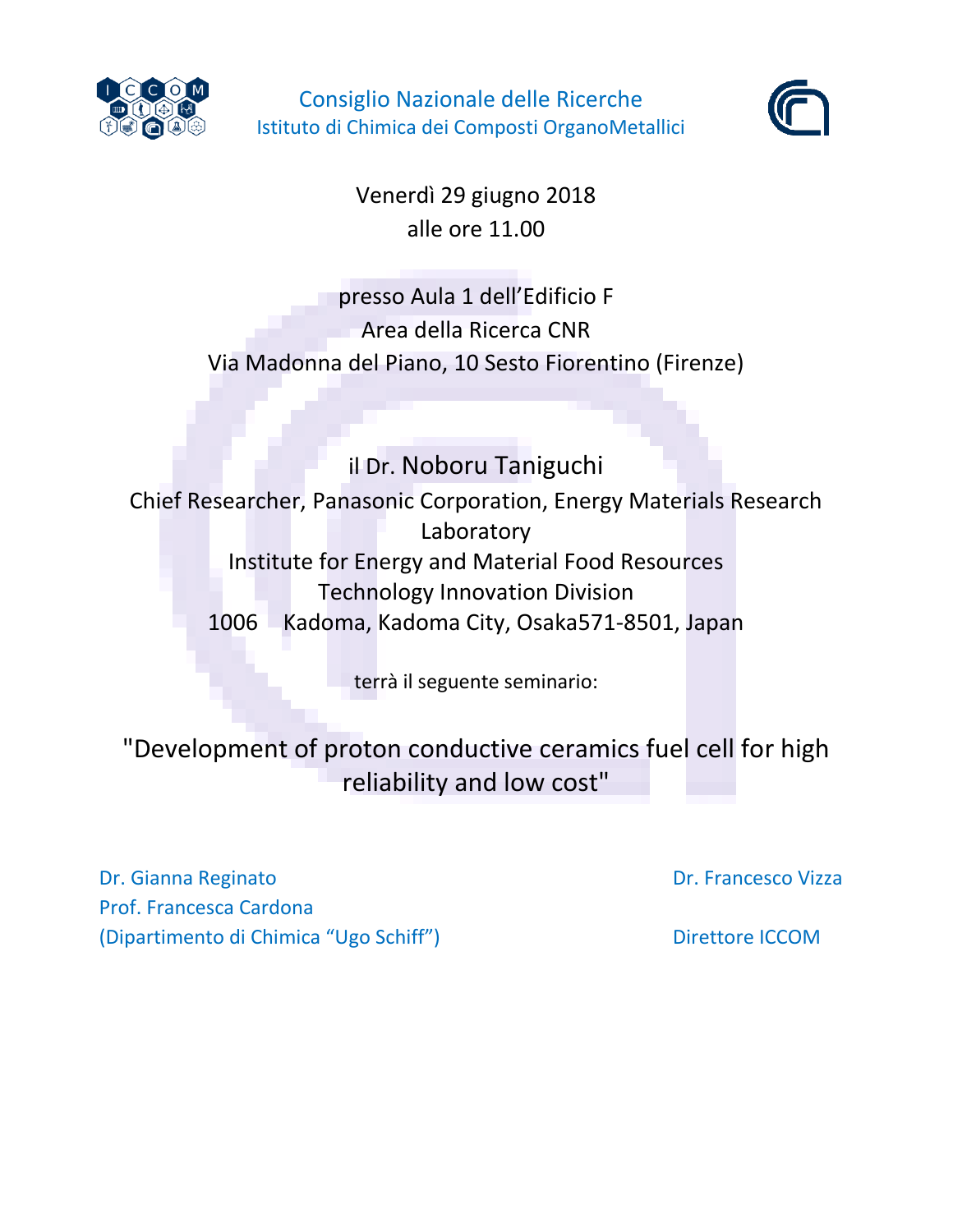#### Abstract:

In recent years, commercialization of residential fuel cell "Ene-Farm" has begun in Japan, and SOFC using zirconia as electrolyte is also being introduced into the market. However, in order to disseminate residential and commercial cogeneration systems or mono-generation systems, a more reliable and lower cost system is required, which is considered the key to widespread use. We have been researching and developing fuel cell systems that can realize high reliability and low cost with SOFC since 1989. As an SOFC concept that realizes high reliability and low cost, we consider an SOFC that operates at 600 °C, which can use inexpensive and highly durable metal materials, and while maintaining high efficiency of SOFC, We aimed to develop SOFC that realizes reliability and low cost. In order to construct an SOFC operating at low temperature, an electrolyte which is sufficiently functional at low temperature and which is chemically and physically stable is required. Proton conductors found by Iwahara et al in the 1980s had low ionic conductivity and no chemical stability was also investigated. However, it was expected that ionic conduction activation energy is low, ionic conduction occurs even at a relatively low temperature, and fuel utilization rate as SOFC can be improved.

Therefore, we focused on development of perovskite type proton conductors with high ion conductivity and high durability, and developed them. The target ionic conductivity was  $1.0 \times 10 \times 2$  S / cm or more, and the chemical stability was aimed not to cause composition and phase change in a fuel gas atmosphere containing water vapor, hydrogen, carbon dioxide gas. Results of examining the moisture resistance, carbon dioxide resistance and conductivity of samples of 348 kinds of BaCe1-xMxO3-α, SrCe1-xMxO3-α, BaZr1-x MxO3-α, CaZr1-x MxO3-α, BaZr1-x-y CexMyO3-α , Finally BaZr 0.8 M 0.2 O 3 - α was found as the best proton conductor from the viewpoint of durability and conductivity. Also, in the cell using BaZr 0.8 M 0.2 O 3 - αproton conductor as the electrolyte, Ni cermet as the anode and LaSrMnO 3 as the cathode, the maximum output of 0.42 W / cm 2 at 600 ° C. could be obtained.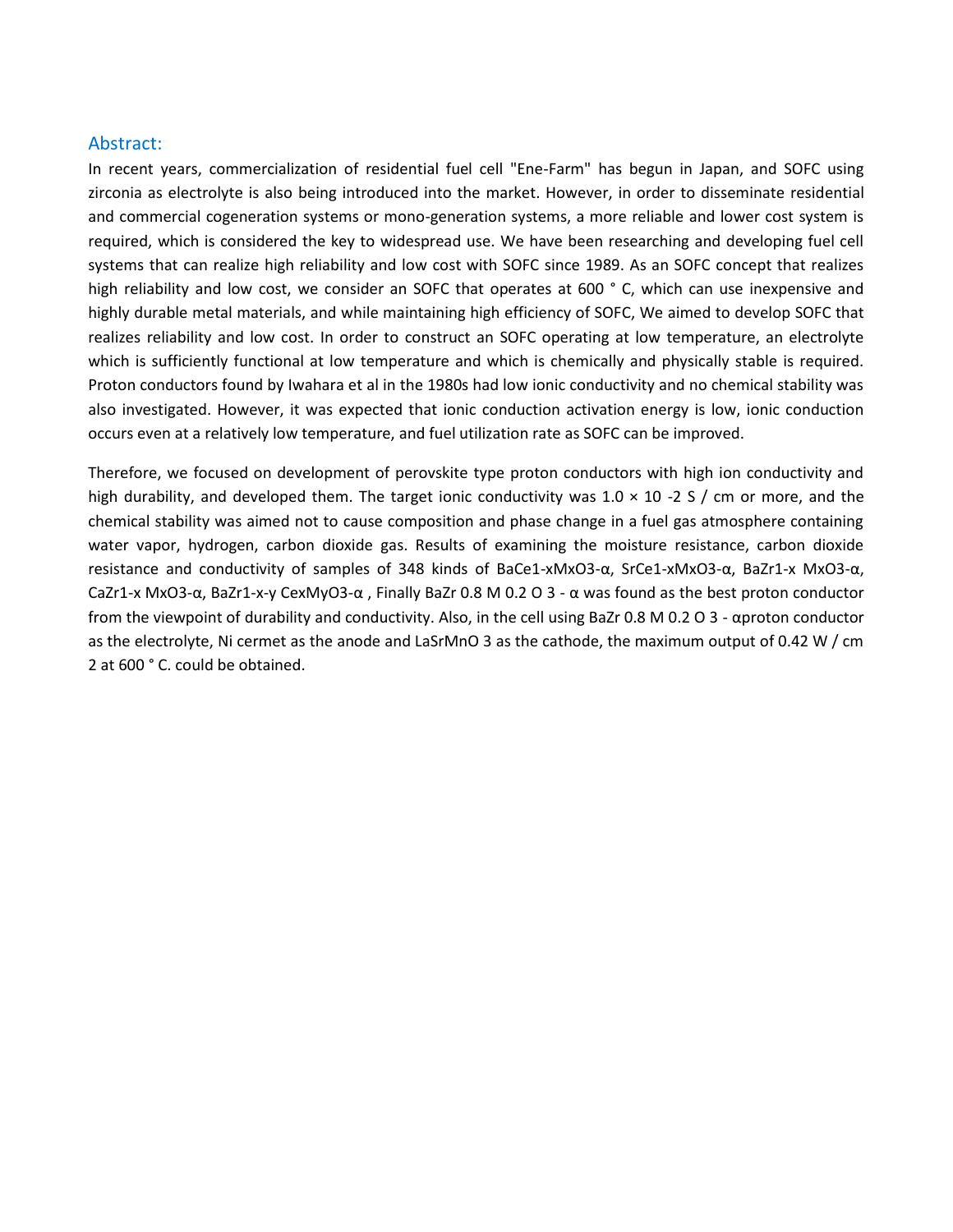# Biographic sketch:



Panasonic Corporation Energy Materials Research Laboratory Institute for Energy and Material Food Resources Technology Innovation Division 1006 Kadoma, Kadoma City, Osaka571-8501, Japan

Chief Researcher Deputy Research Director in the field of Inorganic Materials Dr. Noboru Taniguchi

Tel.: +81-70-2623-9195 Fax: +81-6-6900-9227 E-mail: taniguchi.noboru@jp.panasonic.com

## Educational background

- '87 Masters degree in Osaka University, Graduate School of Engineering, Division of Applied **Chemistry**
- '99 Doctoral degree in Tokyo University, Graduate School of Engineering, Department of Chemical System Engineering

#### Employment history

- '87 Joined matsushita Electric Industry Co., Ltd. (currently Panasonic)
- '18 To the present

#### Official member

- # Japan Science and Technology Agency,
	- Member review committee for low carbon society strategy center
- # Secretary of Kinki branch of The Chemical Society of Japan
- # Japan Ceramic Association Publication Committee Expert Committee

## My research interests

Ion conductor (Proton, Oxide ion, Li), SOFC, SOEC, Sensor, Photocatalyst

#### My expertise

Inorganic chemistry, Electrochemistry, ceramics synthesis

List of publications (paper) Leading only

1) "Research of Occurrence Conditions for Cold Nuclear Fusion", Nihonkagakukai-shi,9,992(1990)

2) "Proton conductive properties of gadolinium-doped barium cerates at high temperatures," Solid State Ionics, 53-56, 998-1003, (1992)

3) "Operating properties of SOFCs using BaCe0.8Gd0.2O3 electrolyte, JECS 143(6), 1886-1890, (1996).

4) "Sensing properties of an oxygen sensor using BaCe0.8Gd0.2O3 Ceramics as electrolytes, JECS, 145(5), 1744- 1748, (1998).

5) "Long-term stability of metal electrodes for the limiting-current type oxygen sensor using BaCe0.8Gd0.2O3, Denki Kagagku, 66 (4), 405-410, (1998).

6) "Endurance against moisture for protonic conductors of perovskite-type ceramics and preparation of practical conductors," Solid State Ionics, 145, 349-355, (2001)

7)"Analysis of the Anodic Reaction Mechanism for Solid Oxide Fuel Cell Using BaCeO3 Electrolyte", Kagaku Kougaku, 129(2),214,(2003)

8) "Characteristics of novel BaZr0.4Ce0.4In0.2O3 proton conducting ceramics and their application to hydrogen sensors," Solid State Ionics, 176, 2979-2983, (2005)

9)"Taking advantage of open innovation in the actual spot of material development", Seisan & Gijutsu, 62(1),1-3,(2010)